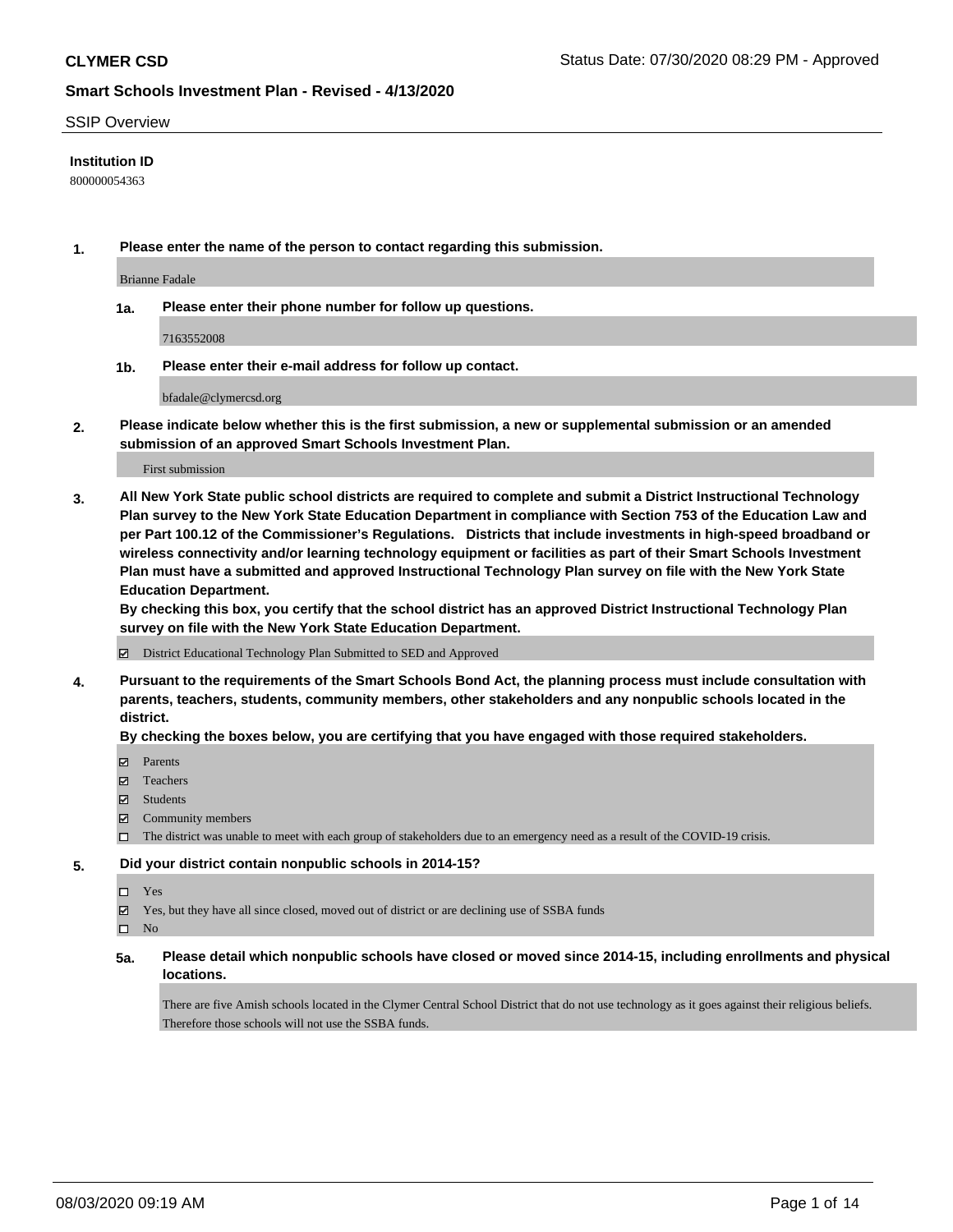### SSIP Overview

**6. Certify that the following required steps have taken place by checking the boxes below:**

- The district developed and the school board approved a preliminary Smart Schools Investment Plan.
- The preliminary plan was posted on the district website for at least 30 days. The district included an address to which any written comments on the plan should be sent.
- $\boxtimes$  The school board conducted a hearing that enabled stakeholders to respond to the preliminary plan. This hearing may have occured as part of a normal Board meeting, but adequate notice of the event must have been provided through local media and the district website for at least two weeks prior to the meeting.
- $\Box$  The school board was unable to conduct a hearing that enabled stakeholders to respond to the preliminary plan due to an emergency need as a result of the COVID-19 crisis.
- The district prepared a final plan for school board approval and such plan has been approved by the school board.
- $\boxtimes$  The final proposed plan that has been submitted has been posted on the district's website.
- **6a. Please upload the proposed Smart Schools Investment Plan (SSIP) that was posted on the district's website, along with any supporting materials. Note that this should be different than your recently submitted Educational Technology Survey. The Final SSIP, as approved by the School Board, should also be posted on the website and remain there during the course of the projects contained therein.**

SSIP\_-\_4.15.20.pdf

**6b. Enter the webpage address where the final Smart Schools Investment Plan is posted. The Plan should remain posted for the life of the included projects.**

https://www.clymercsd.org/o/clymer-csd/page/smart-schools-bond-act--5

**7. Please enter an estimate of the total number of students and staff that will benefit from this Smart Schools Investment Plan based on the cumulative projects submitted to date.**

200

**8. An LEA/School District may partner with one or more other LEA/School Districts to form a consortium to pool Smart Schools Bond Act funds for a project that meets all other Smart School Bond Act requirements. Each school district participating in the consortium will need to file an approved Smart Schools Investment Plan for the project and submit a signed Memorandum of Understanding that sets forth the details of the consortium including the roles of each respective district.**

 $\Box$  The district plans to participate in a consortium to partner with other school district(s) to implement a Smart Schools project.

**9. Please enter the name and 6-digit SED Code for each LEA/School District participating in the Consortium.**

| Partner LEA/District | <b>ISED BEDS Code</b> |
|----------------------|-----------------------|
| (No Response)        | (No Response)         |

**10. Please upload a signed Memorandum of Understanding with all of the participating Consortium partners.**

(No Response)

**11. Your district's Smart Schools Bond Act Allocation is:**

\$438,897

#### **12. Final 2014-15 BEDS Enrollment to calculate Nonpublic Sharing Requirement**

|                   | <b>Public Enrollment</b> | l Nonpublic Enrollment | <b>Total Enrollment</b> | l Nonpublic Percentage |
|-------------------|--------------------------|------------------------|-------------------------|------------------------|
| <b>Enrollment</b> | 434                      |                        | 434.00                  | 0.00                   |

**13. This table compares each category budget total, as entered in that category's page, to the total expenditures listed in the category's expenditure table. Any discrepancies between the two must be resolved before submission.**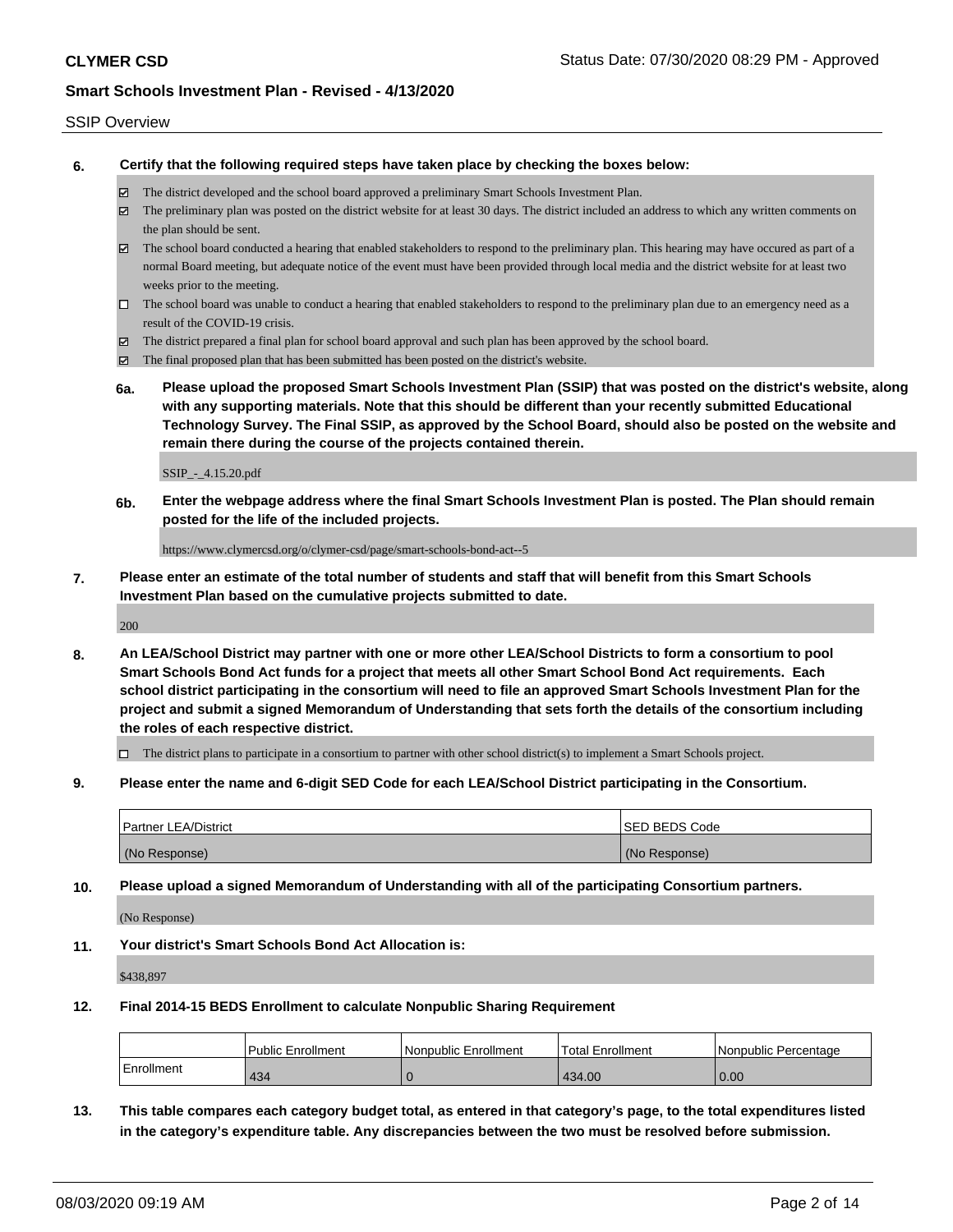# SSIP Overview

|                                                 | <b>Sub-Allocations</b> | <b>Expenditure Totals</b> | Difference |
|-------------------------------------------------|------------------------|---------------------------|------------|
| <b>School Connectivity</b>                      | 0.00                   | 0.00                      | 0.00       |
| <b>Connectivity Projects for</b><br>Communities | 0.00                   | 0.00                      | 0.00       |
| Classroom Technology                            | 32,300.00              | 32,300.00                 | 0.00       |
| Pre-Kindergarten Classrooms                     | 0.00                   | 0.00                      | 0.00       |
| Replace Transportable<br>Classrooms             | 0.00                   | 0.00                      | 0.00       |
| <b>High-Tech Security Features</b>              | 0.00                   | 0.00                      | 0.00       |
| Nonpublic Loan                                  | 0.00                   | 0.00                      | 0.00       |
| Totals:                                         | 32,300                 | 32,300                    | 0          |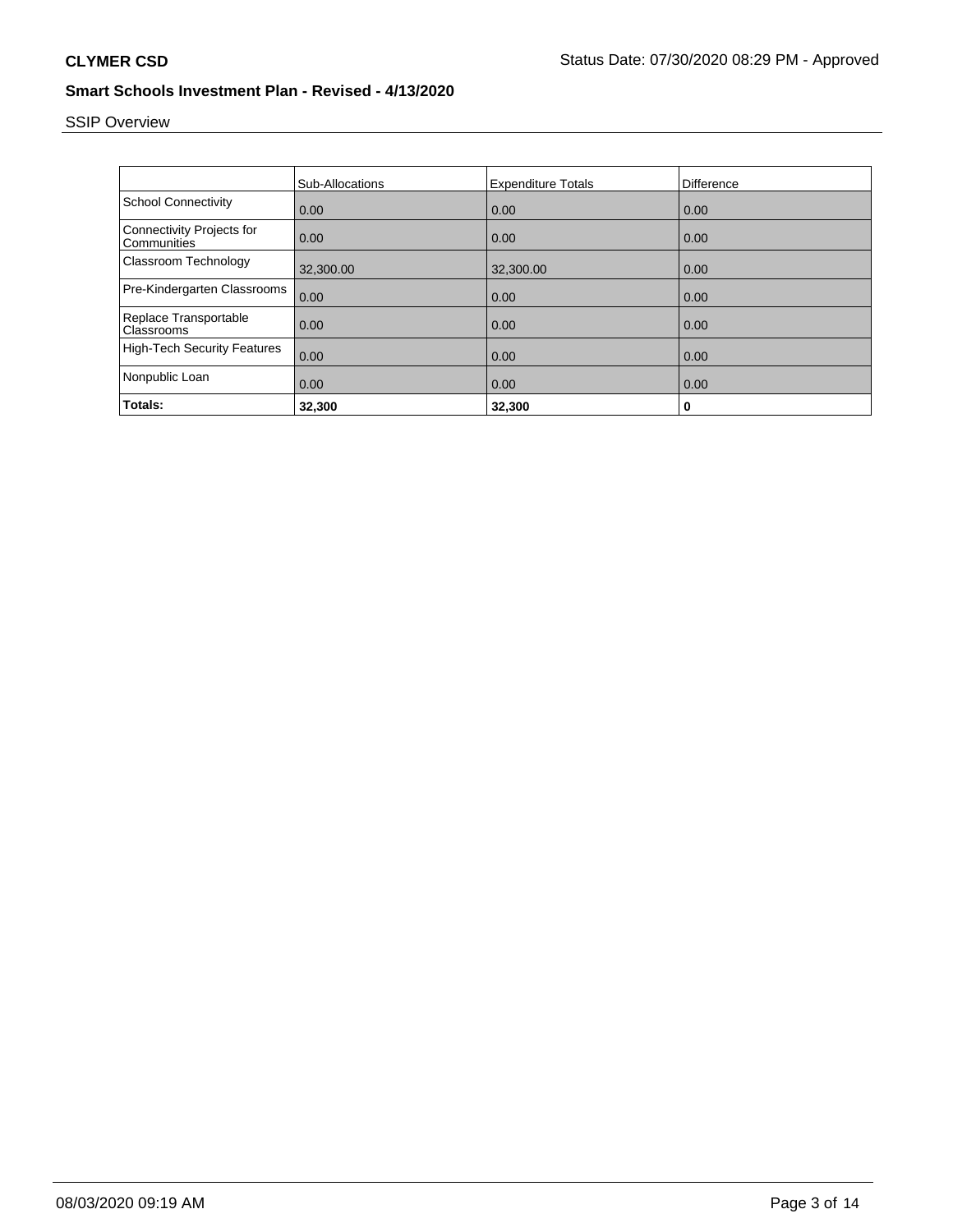School Connectivity

- **1. In order for students and faculty to receive the maximum benefit from the technology made available under the Smart Schools Bond Act, their school buildings must possess sufficient connectivity infrastructure to ensure that devices can be used during the school day. Smart Schools Investment Plans must demonstrate that:**
	- **• sufficient infrastructure that meets the Federal Communications Commission's 100 Mbps per 1,000 students standard currently exists in the buildings where new devices will be deployed, or**
	- **• is a planned use of a portion of Smart Schools Bond Act funds, or**
	- **• is under development through another funding source.**

**Smart Schools Bond Act funds used for technology infrastructure or classroom technology investments must increase the number of school buildings that meet or exceed the minimum speed standard of 100 Mbps per 1,000 students and staff within 12 months. This standard may be met on either a contracted 24/7 firm service or a "burstable" capability. If the standard is met under the burstable criteria, it must be:**

**1. Specifically codified in a service contract with a provider, and**

**2. Guaranteed to be available to all students and devices as needed, particularly during periods of high demand, such as computer-based testing (CBT) periods.**

**Please describe how your district already meets or is planning to meet this standard within 12 months of plan submission.**

(No Response)

**1a. If a district believes that it will be impossible to meet this standard within 12 months, it may apply for a waiver of this requirement, as described on the Smart Schools website. The waiver must be filed and approved by SED prior to submitting this survey.**

 $\Box$  By checking this box, you are certifying that the school district has an approved waiver of this requirement on file with the New York State Education Department.

**2. Connectivity Speed Calculator (Required). If the district currently meets the required speed, enter "Currently Met" in the last box: Expected Date When Required Speed Will be Met.**

|                  | l Number of     | Required Speed | Current Speed in | Expected Speed  | Expected Date                           |
|------------------|-----------------|----------------|------------------|-----------------|-----------------------------------------|
|                  | <b>Students</b> | In Mbps        | l Mbps           | to be Attained  | When Required                           |
|                  |                 |                |                  |                 | l Within 12 Months ISpeed Will be Met l |
| Calculated Speed | (No Response)   | 0.00           | (No Response)    | l (No Response) | l (No Response)                         |

**3. Describe how you intend to use Smart Schools Bond Act funds for high-speed broadband and/or wireless connectivity projects in school buildings.**

(No Response)

**4. Describe the linkage between the district's District Instructional Technology Plan and how the proposed projects will improve teaching and learning. (There should be a link between your response to this question and your responses to Question 1 in Section IV - NYSED Initiatives Alignment: "Explain how the district use of instructional technology will serve as a part of a comprehensive and sustained effort to support rigorous academic standards attainment and performance improvement for students."** 

**Your answer should also align with your answers to the questions in Section II - Strategic Technology Planning and the associated Action Steps in Section III - Action Plan.)**

(No Response)

**5. If the district wishes to have students and staff access the Internet from wireless devices within the school building, or in close proximity to it, it must first ensure that it has a robust Wi-Fi network in place that has sufficient bandwidth to meet user demand.**

**Please describe how you have quantified this demand and how you plan to meet this demand.**

(No Response)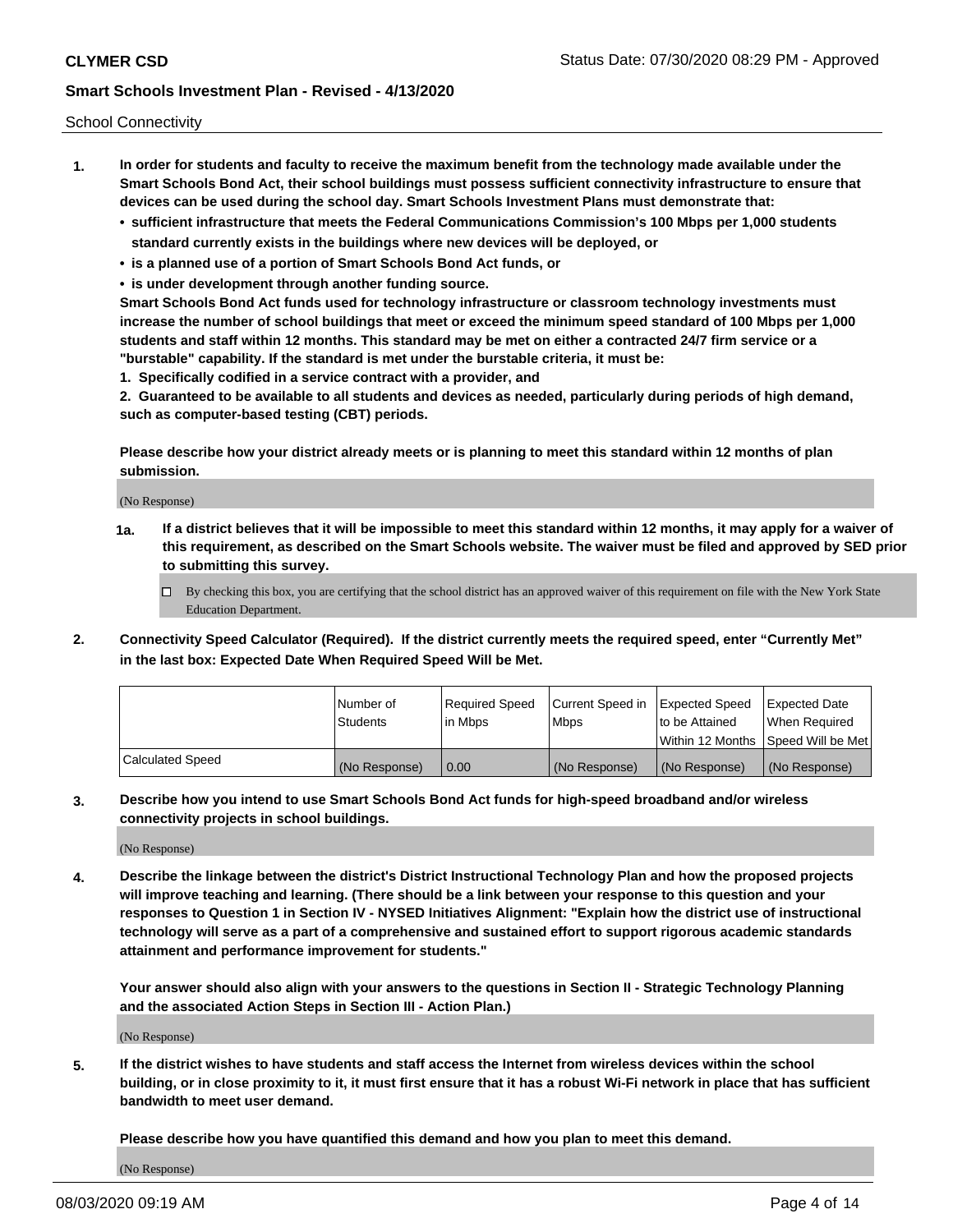School Connectivity

**6. Smart Schools plans with any expenditures in the School Connectivity category require a project number from the Office of Facilities Planning. Districts must submit an SSBA LOI and receive project numbers prior to submitting the SSIP. As indicated on the LOI, some projects may be eligible for a streamlined review and will not require a building permit.**

**Please indicate on a separate row each project number given to you by the Office of Facilities Planning.**

| Project Number |  |
|----------------|--|
| (No Response)  |  |

**7. Certain high-tech security and connectivity infrastructure projects may be eligible for an expedited review process as determined by the Office of Facilities Planning.**

### **Was your project deemed eligible for streamlined review?**

(No Response)

### **8. Include the name and license number of the architect or engineer of record.**

| Name          | License Number |
|---------------|----------------|
| (No Response) | (No Response)  |

### **9. Public Expenditures – Loanable (Counts toward the nonpublic loan calculation)**

| Select the allowable expenditure type.<br>Repeat to add another item under each type. | <b>PUBLIC</b> Items to be<br>l Purchased | Quantity         | l Cost Per Item  | <b>Total Cost</b> |
|---------------------------------------------------------------------------------------|------------------------------------------|------------------|------------------|-------------------|
| (No Response)                                                                         | (No Response)                            | (No<br>Response) | (No<br>Response) | 0.00              |
|                                                                                       |                                          | 0                | 0.00             |                   |

## **10. Public Expenditures – Non-Loanable (Does not count toward nonpublic loan calculation)**

| Select the allowable expenditure<br>type.      | <b>PUBLIC</b> Items to be purchased | Quantity      | Cost per Item | <b>Total Cost</b> |
|------------------------------------------------|-------------------------------------|---------------|---------------|-------------------|
| Repeat to add another item under<br>each type. |                                     |               |               |                   |
| (No Response)                                  | (No Response)                       | (No Response) | (No Response) | 0.00              |
|                                                |                                     |               | 0.00          |                   |

#### **11. Final 2014-15 BEDS Enrollment to calculate Nonpublic Sharing Requirement (no changes allowed.)**

|            | Public Enrollment | Nonpublic Enrollment | 'Total Enrollment | l Nonpublic Percentage |
|------------|-------------------|----------------------|-------------------|------------------------|
| Enrollment | 434               |                      | 434.00            | 0.00                   |

### **12. Total Public Budget - Loanable (Counts toward the nonpublic loan calculation)**

|                                               | Public Allocations | <b>Estimated Nonpublic Loan</b><br>Amount | Estimated Total Sub-Allocations |
|-----------------------------------------------|--------------------|-------------------------------------------|---------------------------------|
| Network/Access Costs                          | (No Response)      | 0.00                                      | 0.00                            |
| School Internal Connections and<br>Components | (No Response)      | 0.00                                      | 0.00                            |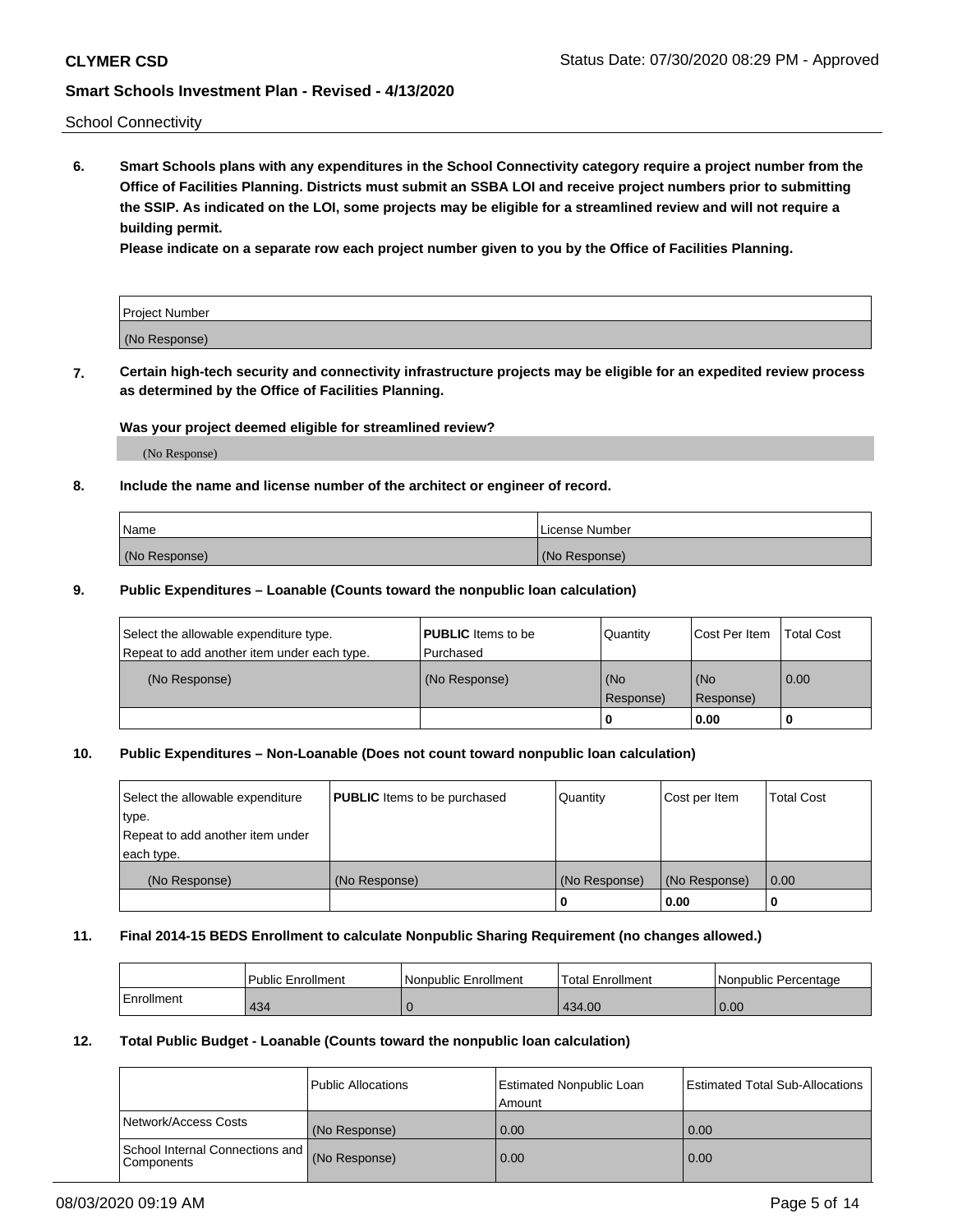School Connectivity

|         | Public Allocations | <b>Estimated Nonpublic Loan</b><br>l Amount | Estimated Total Sub-Allocations |
|---------|--------------------|---------------------------------------------|---------------------------------|
| l Other | (No Response)      | 0.00                                        | 0.00                            |
| Totals: | 0.00               | 0                                           |                                 |

## **13. Total Public Budget – Non-Loanable (Does not count toward the nonpublic loan calculation)**

|                                                   | Sub-<br>Allocation |
|---------------------------------------------------|--------------------|
| Network/Access Costs                              | (No Response)      |
| <b>Outside Plant Costs</b>                        | (No Response)      |
| <b>School Internal Connections and Components</b> | (No Response)      |
| <b>Professional Services</b>                      | (No Response)      |
| Testing                                           | (No Response)      |
| <b>Other Upfront Costs</b>                        | (No Response)      |
| <b>Other Costs</b>                                | (No Response)      |
| Totals:                                           | 0.00               |

## **14. School Connectivity Totals**

|                          | Total Sub-Allocations |
|--------------------------|-----------------------|
| Total Loanable Items     | 0.00                  |
| Total Non-Ioanable Items | 0.00                  |
| Totals:                  | 0                     |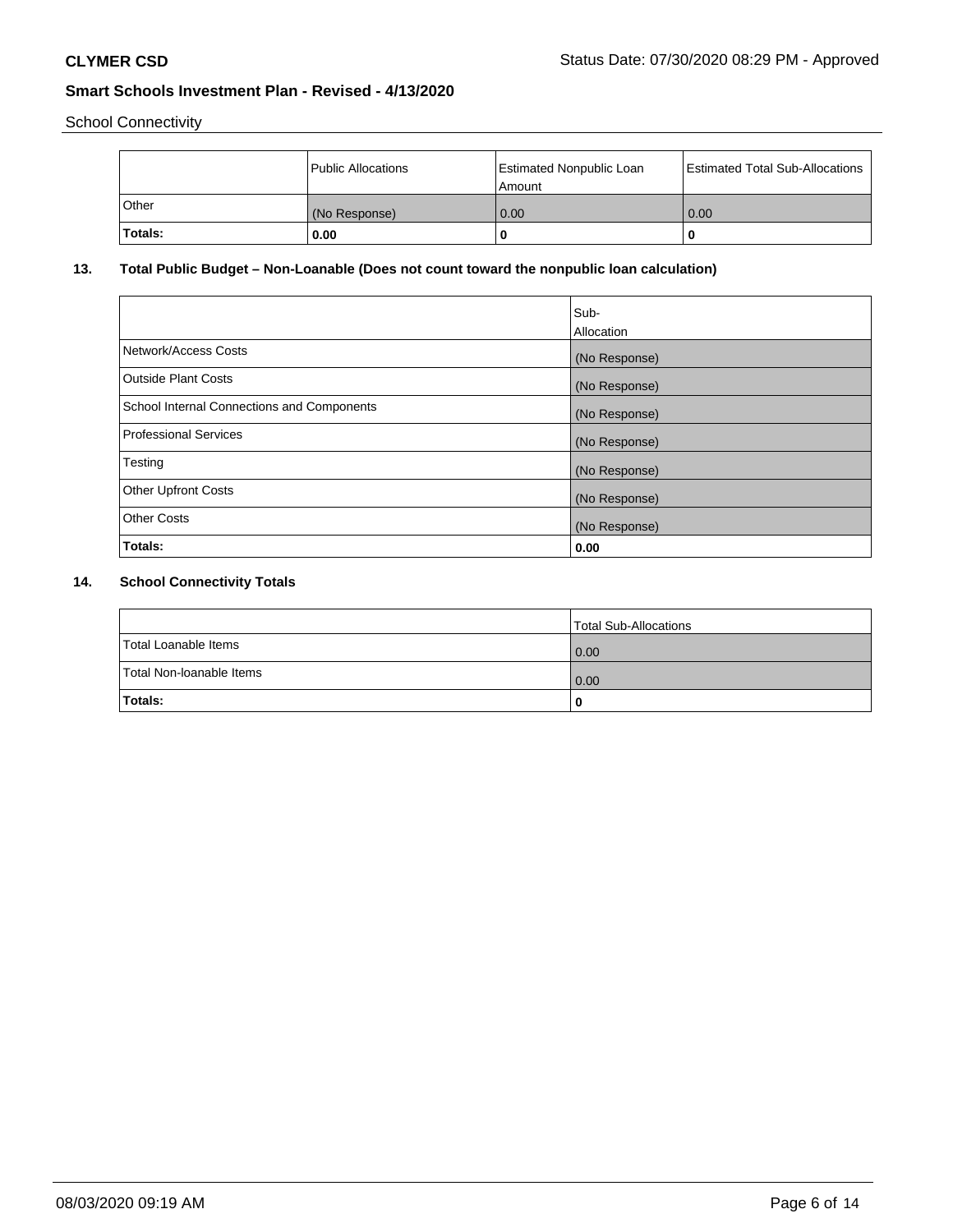Community Connectivity (Broadband and Wireless)

**1. Describe how you intend to use Smart Schools Bond Act funds for high-speed broadband and/or wireless connectivity projects in the community.**

(No Response)

**2. Please describe how the proposed project(s) will promote student achievement and increase student and/or staff access to the Internet in a manner that enhances student learning and/or instruction outside of the school day and/or school building.**

(No Response)

**3. Community connectivity projects must comply with all the necessary local building codes and regulations (building and related permits are not required prior to plan submission).**

 $\Box$  I certify that we will comply with all the necessary local building codes and regulations.

**4. Please describe the physical location of the proposed investment.**

(No Response)

**5. Please provide the initial list of partners participating in the Community Connectivity Broadband Project, along with their Federal Tax Identification (Employer Identification) number.**

| <b>Project Partners</b> | l Federal ID # |
|-------------------------|----------------|
| (No Response)           | (No Response)  |

**6. Please detail the type, quantity, per unit cost and total cost of the eligible items under each sub-category.**

| Select the allowable expenditure | Item to be purchased | Quantity      | Cost per Item | <b>Total Cost</b> |
|----------------------------------|----------------------|---------------|---------------|-------------------|
| type.                            |                      |               |               |                   |
| Repeat to add another item under |                      |               |               |                   |
| each type.                       |                      |               |               |                   |
| (No Response)                    | (No Response)        | (No Response) | (No Response) | 0.00              |
|                                  |                      | o             | 0.00          |                   |

**7. If you are submitting an allocation for Community Connectivity, complete this table.**

**Note that the calculated Total at the bottom of the table must equal the Total allocation for this category that you entered in the SSIP Overview overall budget.**

|                                    | Sub-Allocation |
|------------------------------------|----------------|
| Network/Access Costs               | (No Response)  |
| Outside Plant Costs                | (No Response)  |
| <b>Tower Costs</b>                 | (No Response)  |
| <b>Customer Premises Equipment</b> | (No Response)  |
| <b>Professional Services</b>       | (No Response)  |
| Testing                            | (No Response)  |
| <b>Other Upfront Costs</b>         | (No Response)  |
| <b>Other Costs</b>                 | (No Response)  |
| Totals:                            | 0.00           |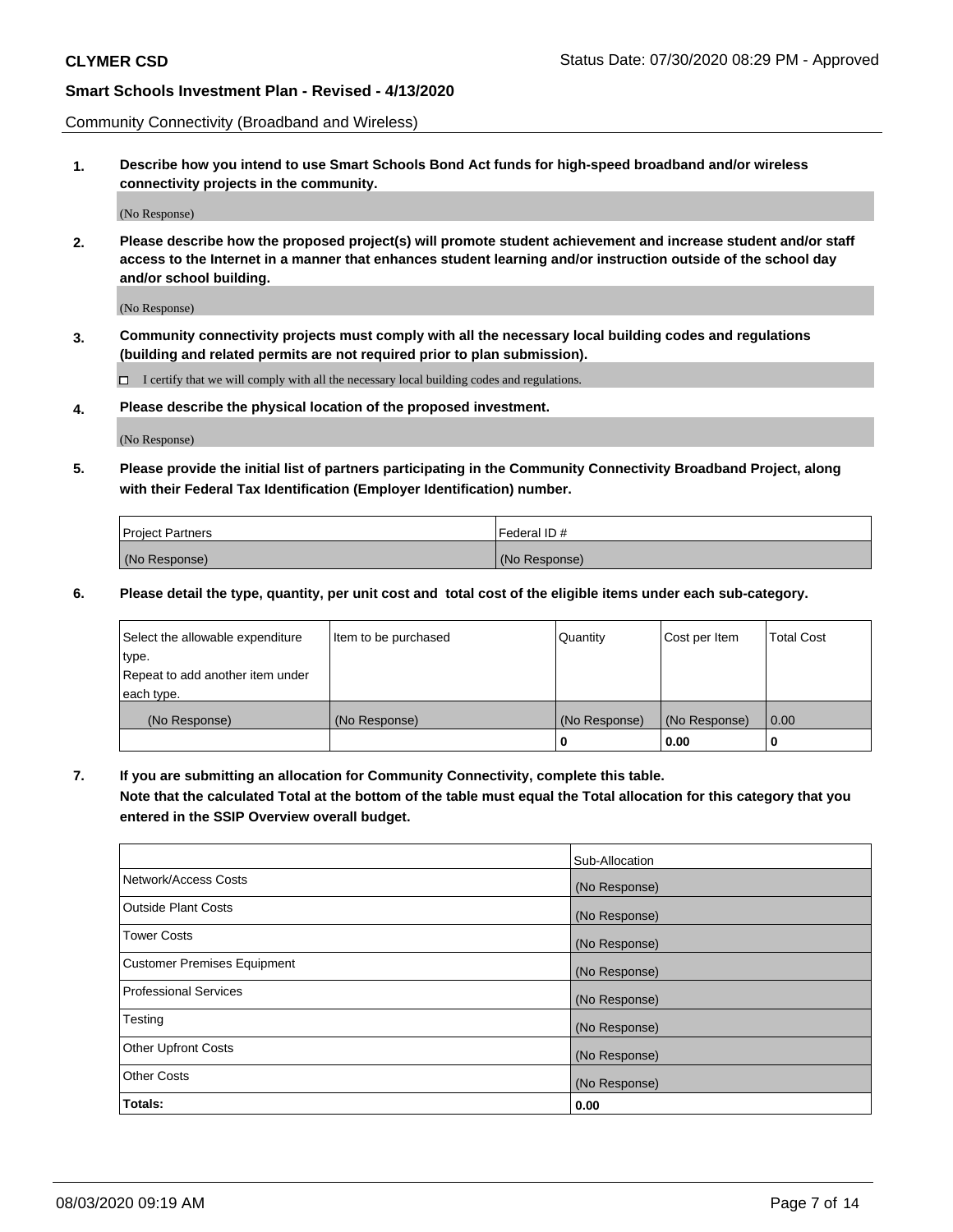### Classroom Learning Technology

**1. In order for students and faculty to receive the maximum benefit from the technology made available under the Smart Schools Bond Act, their school buildings must possess sufficient connectivity infrastructure to ensure that devices can be used during the school day. Smart Schools Investment Plans must demonstrate that sufficient infrastructure that meets the Federal Communications Commission's 100 Mbps per 1,000 students standard currently exists in the buildings where new devices will be deployed, or is a planned use of a portion of Smart Schools Bond Act funds, or is under development through another funding source. Smart Schools Bond Act funds used for technology infrastructure or classroom technology investments must increase the number of school buildings that meet or exceed the minimum speed standard of 100 Mbps per 1,000 students and staff within 12 months. This standard may be met on either a contracted 24/7 firm service or a "burstable" capability. If the standard is met under the burstable criteria, it must be:**

**1. Specifically codified in a service contract with a provider, and**

**2. Guaranteed to be available to all students and devices as needed, particularly during periods of high demand, such as computer-based testing (CBT) periods.**

**Please describe how your district already meets or is planning to meet this standard within 12 months of plan submission.**

We currently purchase our primary internet access through Erie 1 BOCES WNYRIC. The current bandwidth is 1 GB. We currently have 1 GB of service and plan to continue with this service, possibly extending to 2 GB in the future. If we increase to 2 GB this will well exceed the minimum requirement of 100 Mbps per 1000 students.

- **1a. If a district believes that it will be impossible to meet this standard within 12 months, it may apply for a waiver of this requirement, as described on the Smart Schools website. The waiver must be filed and approved by SED prior to submitting this survey.**
	- By checking this box, you are certifying that the school district has an approved waiver of this requirement on file with the New York State Education Department.
- **2. Connectivity Speed Calculator (Required). If the district currently meets the required speed, enter "Currently Met" in the last box: Expected Date When Required Speed Will be Met.**

|                         | l Number of | Required Speed | Current Speed in | <b>Expected Speed</b> | Expected Date     |
|-------------------------|-------------|----------------|------------------|-----------------------|-------------------|
|                         | Students    | l in Mbps      | <b>Mbps</b>      | to be Attained        | When Required     |
|                         |             |                |                  | l Within 12 Months    | Speed Will be Met |
| <b>Calculated Speed</b> | 416         | 41.60          | 1000             | 1000                  | currently met     |

**3. If the district wishes to have students and staff access the Internet from wireless devices within the school building, or in close proximity to it, it must first ensure that it has a robust Wi-Fi network in place that has sufficient bandwidth to meet user demand.**

**Please describe how you have quantified this demand and how you plan to meet this demand.**

We have access throughout our building with access points in each classroom. We have 100% wireless coverage of our instructional areas.

**4. All New York State public school districts are required to complete and submit an Instructional Technology Plan survey to the New York State Education Department in compliance with Section 753 of the Education Law and per Part 100.12 of the Commissioner's Regulations.**

**Districts that include educational technology purchases as part of their Smart Schools Investment Plan must have a submitted and approved Instructional Technology Plan survey on file with the New York State Education Department.**

By checking this box, you are certifying that the school district has an approved Instructional Technology Plan survey on file with the New York State Education Department.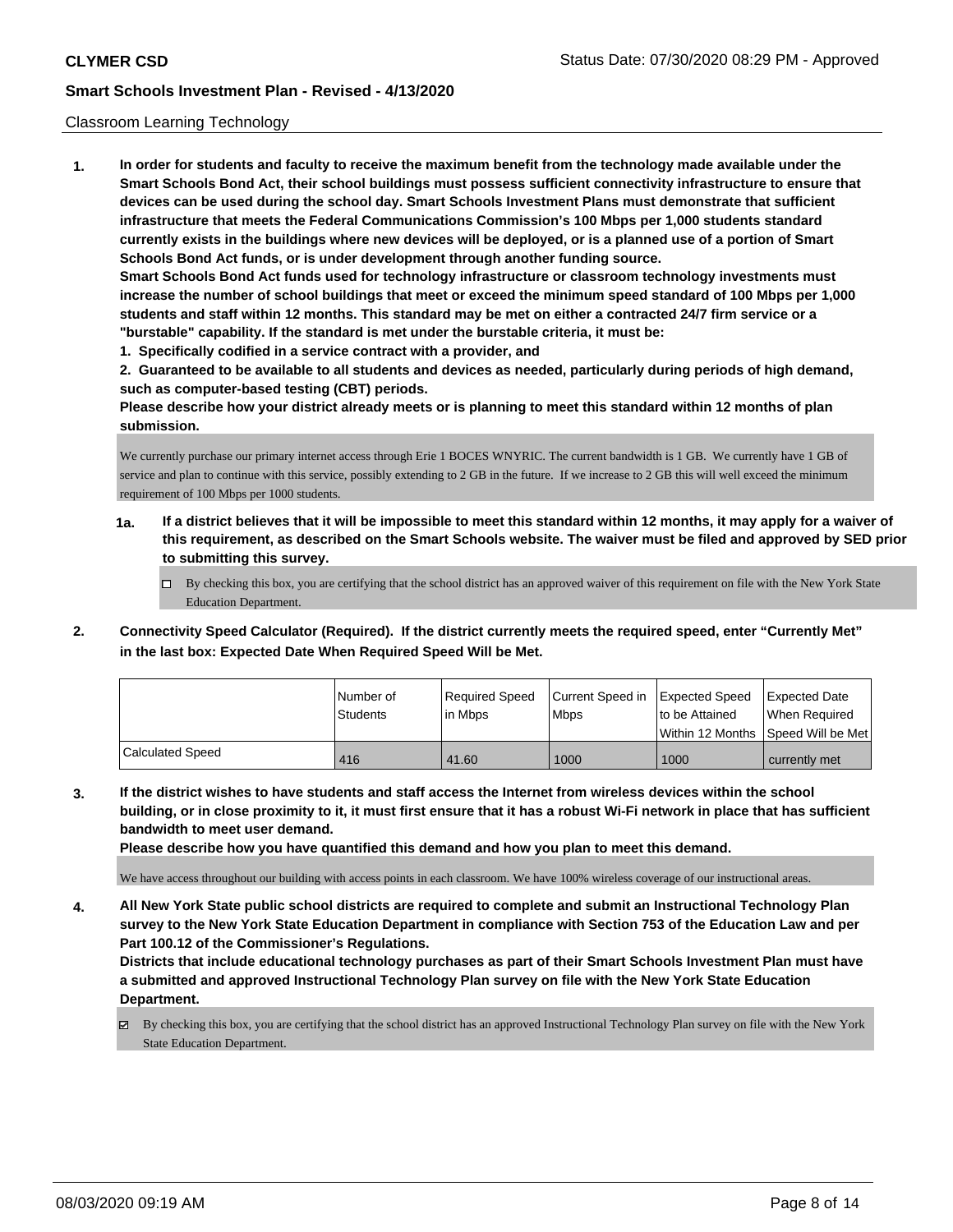### Classroom Learning Technology

## **5. Describe the devices you intend to purchase and their compatibility with existing or planned platforms or systems. Specifically address the adequacy of each facility's electrical, HVAC and other infrastructure necessary to install and support the operation of the planned technology.**

We will be adding one-to-one devices for all students in several intermediate grade levels (8, 9 and 10). We currently use Chromebooks, iPads and laptops and intend to maintain this platform. By adding devices for our students in a one-to-one format, we will enhance our online/distance learning opportunities for our students. We will be purchasing Chromebooks as part of this plan. We currently have fully updated electrical, HVAC, and other necessary infrastructure necessary to support the install and operation of the planned technology.

### **6. Describe how the proposed technology purchases will:**

- **> enhance differentiated instruction;**
- **> expand student learning inside and outside the classroom;**
- **> benefit students with disabilities and English language learners; and**
- **> contribute to the reduction of other learning gaps that have been identified within the district.**

**The expectation is that districts will place a priority on addressing the needs of students who struggle to succeed in a rigorous curriculum. Responses in this section should specifically address this concern and align with the district's Instructional Technology Plan (in particular Question 2 of E. Curriculum and Instruction: "Does the district's instructional technology plan address the needs of students with disabilities to ensure equitable access to instruction, materials and assessments?" and Question 3 of the same section: "Does the district's instructional technology plan address the provision of assistive technology specifically for students with disabilities to ensure access to and participation in the general curriculum?")**

**In addition, describe how the district ensures equitable access to instruction, materials and assessments and participation in the general curriculum for both SWD and English Language Learners/Multilingual Learners (ELL/MLL) students.**

The proposed projects will enable differentiated learning by varying the content, process, product, and environment. The ability to access distance learning/online learning will enable students to access more robust content presented through multiple means. By incorporating each student with a device, this will allow for greater flexibility in general for achieving the New York State Next Generation Learning Standards. Students will have greater input into the process of learning through increased access to high quality online and cooperative learning courses. Having access to one-to-one devices will allow students to fully access the Google Suite and utilize Google Classroom, Google Forms, Google Docs, Google Sheets, Google Slides, Gmail and Google Drive to simplify their communication and document storage. Students will benefit from Google Classroom making their assignments and notes accessible from home. The Google Suite applications will be ubiquitous, and allow students to creatively work where and when it makes sense for them. The Google accessibility tools will enable students to have screens read and/or magnified, as well as speech converted to text. Students will be able to access content available through our distance learning cooperative service with Erie 2 BOCES. Students will be able to choose traditional classroom formats, blended formats, and/or online/distance options for accessing courses. Students can access Moodle and the NY Distance learning network through our COSER. Online and distance learning courses will add to learning opportunities and increase schedule flexibility for students. Students with Disabilities and English Language Learners will also benefit from flexibility by being able to access variously paced courses and a greater variety of offerings including remediation/interventions and pre-teaching/prerequisite learning. Ultimately, the increased flexibility will facilitate closing learning gaps by providing students with better access and choices through a more personalized learning experience.

**7. Where appropriate, describe how the proposed technology purchases will enhance ongoing communication with parents and other stakeholders and help the district facilitate technology-based regional partnerships, including distance learning and other efforts.**

The planned purchases will enable more robust learning experiences and DL offerings. Many of the DL offerings will be supported through our local BOCES and or partnerships with local colleges and other neighboring school districts. Parents will have the ability to access linkages with institutions of higher learning and neighboring school districts. Students will have the ability to utilize district technology to connect outside of traditional school hours and linkages with parents will be further cemented as a component of our educational program.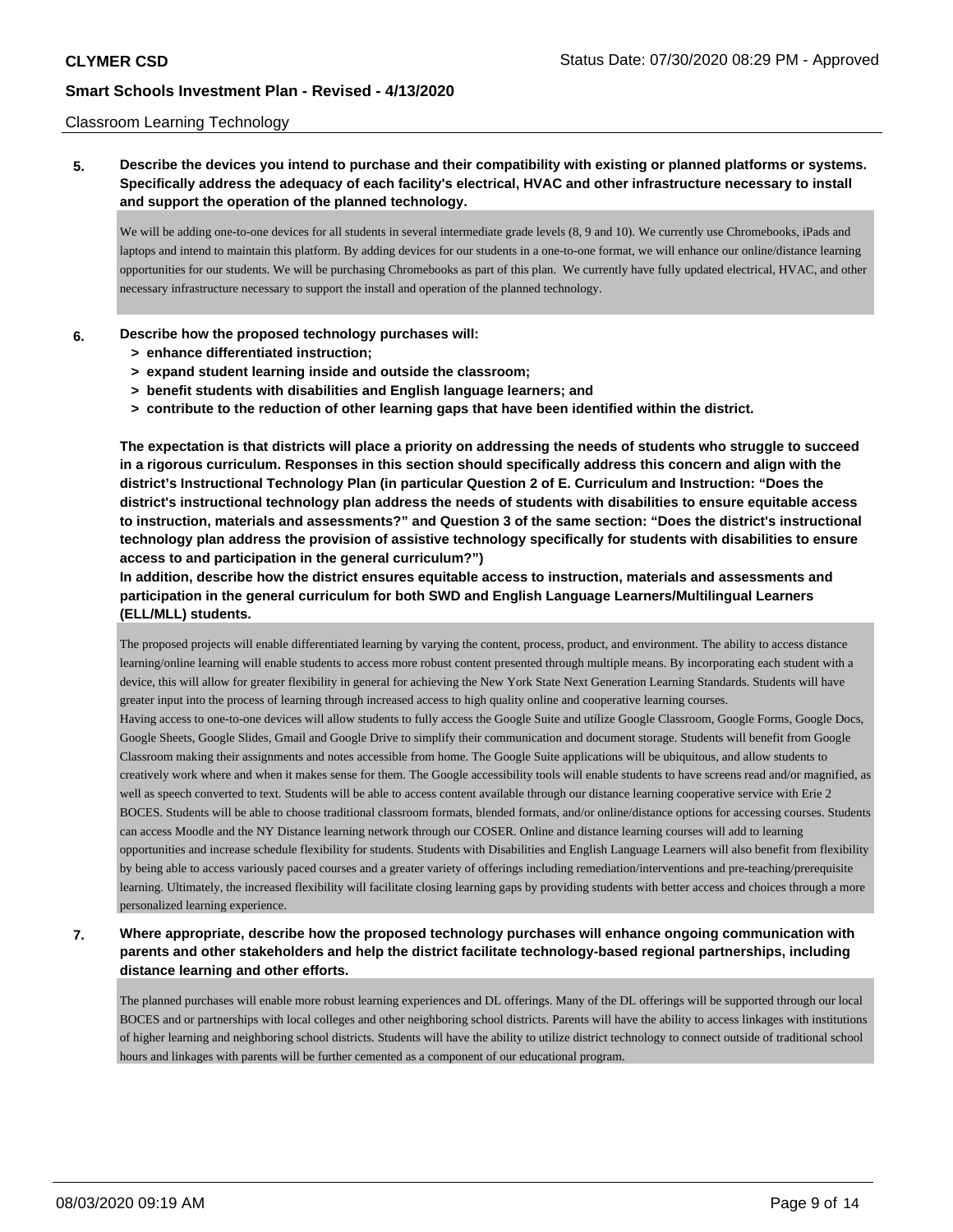### Classroom Learning Technology

**8. Describe the district's plan to provide professional development to ensure that administrators, teachers and staff can employ the technology purchased to enhance instruction successfully.**

**Note: This response should be aligned and expanded upon in accordance with your district's response to Question 1 of F. Professional Development of your Instructional Technology Plan: "Please provide a summary of professional development offered to teachers and staff, for the time period covered by this plan, to support technology to enhance teaching and learning. Please include topics, audience and method of delivery within your summary."**

Our professional development plan currently supports the use of the online and distance learning resources. The faculty and staff at Clymer School District will continue to participate in professional development to enhance their ability to effectively utilize the available technology. Examples include the Google Suite applications, as we are a school who utilizes the Google Suite services. Professional Development that has been offered and will continue to be offered is learning the basics of these applications up to the advanced features of Google Suite. Specifically our teachers have had professional development in learning how to teach with Google Classroom, which will also be included in the future. Currently we have faculty who participate in regional offered online courses, which incorporate technology and pedagogy in specific content areas. Our goal for our technology purchases is to expand our course offerings and access among our student body as well. We will continue to have a commitment to make sure our staff are highly and effectively trained to utilize all of the resources available to them. Our professional development plan reflects our commitment to multiple means of learning and the expanded use of technology. Clymer currently participates with Erie 2 Boces with the School Improvement Coser as well as the Model Schools Coser. These two Cosers are supported by the Erie 2 BOCES IES team (Integrated Education Services). IES is able to design and implement customized trainings for our teachers in the area of technology integration in their classrooms. Teachers will be receiving training on how to utilize a "flipped" classroom in preparation for our return to school due to the Pandemic as well as best practices with remote learning. These trainings will continue to be offered in the future as well.

- **9. Districts must contact one of the SUNY/CUNY teacher preparation programs listed on the document on the left side of the page that supplies the largest number of the district's new teachers to request advice on innovative uses and best practices at the intersection of pedagogy and educational technology.**
	- By checking this box, you certify that you have contacted the SUNY/CUNY teacher preparation program that supplies the largest number of your new teachers to request advice on these issues.
	- **9a. Please enter the name of the SUNY or CUNY Institution that you contacted.**

State University of New York at Fredonia

**9b. Enter the primary Institution phone number.**

#### (716) 673-3311

**9c. Enter the name of the contact person with whom you consulted and/or will be collaborating with on innovative uses of technology and best practices.**

Dr. Christine Givner

**10. To ensure the sustainability of technology purchases made with Smart Schools funds, districts must demonstrate a long-term plan to maintain and replace technology purchases supported by Smart Schools Bond Act funds. This sustainability plan shall demonstrate a district's capacity to support recurring costs of use that are ineligible for Smart Schools Bond Act funding such as device maintenance, technical support, Internet and wireless fees, maintenance of hotspots, staff professional development, building maintenance and the replacement of incidental items. Further, such a sustainability plan shall include a long-term plan for the replacement of purchased devices and equipment at the end of their useful life with other funding sources.**

By checking this box, you certify that the district has a sustainability plan as described above.

**11. Districts must ensure that devices purchased with Smart Schools Bond funds will be distributed, prepared for use, maintained and supported appropriately. Districts must maintain detailed device inventories in accordance with generally accepted accounting principles.**

 $\boxtimes$  By checking this box, you certify that the district has a distribution and inventory management plan and system in place.

**12. Please detail the type, quantity, per unit cost and total cost of the eligible items under each sub-category.**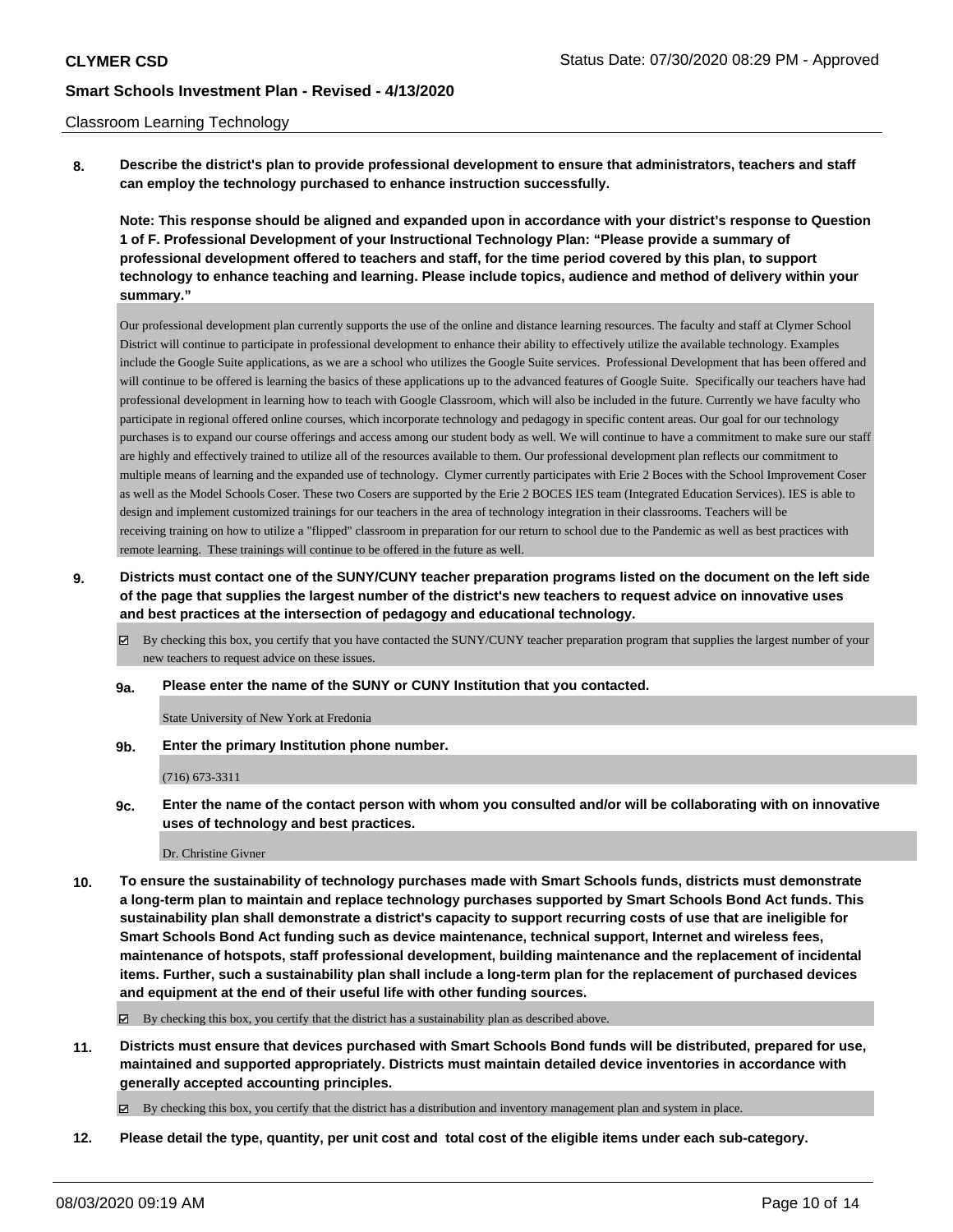Classroom Learning Technology

| Select the allowable expenditure<br>∣type.<br>Repeat to add another item under | Item to be Purchased                          | Quantity | Cost per Item | <b>Total Cost</b> |
|--------------------------------------------------------------------------------|-----------------------------------------------|----------|---------------|-------------------|
| each type.<br><b>Laptop Computers</b>                                          | Student Lenovo 100e Gen 2<br>Chomebook - 11.6 | 130      | 170.00        | 22,100.00         |
| <b>Laptop Computers</b>                                                        | Teacher Lenovo Chromebook 300e<br>Gen2 11.6   | 40       | 255.00        | 10,200.00         |
|                                                                                |                                               | 170      | 425.00        | 32,300            |

## **13. Final 2014-15 BEDS Enrollment to calculate Nonpublic Sharing Requirement (no changes allowed.)**

|            | <b>Public Enrollment</b> | l Nonpublic Enrollment | <b>Total Enrollment</b> | l Nonpublic<br>Percentage |
|------------|--------------------------|------------------------|-------------------------|---------------------------|
| Enrollment | 434                      |                        | 434.00                  | 0.00                      |

## **14. If you are submitting an allocation for Classroom Learning Technology complete this table.**

|                          | Public School Sub-Allocation | <b>Estimated Nonpublic Loan</b><br>Amount<br>(Based on Percentage Above) | Estimated Total Public and<br>Nonpublic Sub-Allocation |
|--------------------------|------------------------------|--------------------------------------------------------------------------|--------------------------------------------------------|
| Interactive Whiteboards  | (No Response)                | 0.00                                                                     | 0.00                                                   |
| <b>Computer Servers</b>  | (No Response)                | 0.00                                                                     | 0.00                                                   |
| <b>Desktop Computers</b> | (No Response)                | 0.00                                                                     | 0.00                                                   |
| <b>Laptop Computers</b>  | 32,300.00                    | 0.00                                                                     | 32,300.00                                              |
| <b>Tablet Computers</b>  | (No Response)                | 0.00                                                                     | 0.00                                                   |
| <b>Other Costs</b>       | (No Response)                | 0.00                                                                     | 0.00                                                   |
| Totals:                  | 32,300.00                    | 0                                                                        | 32,300                                                 |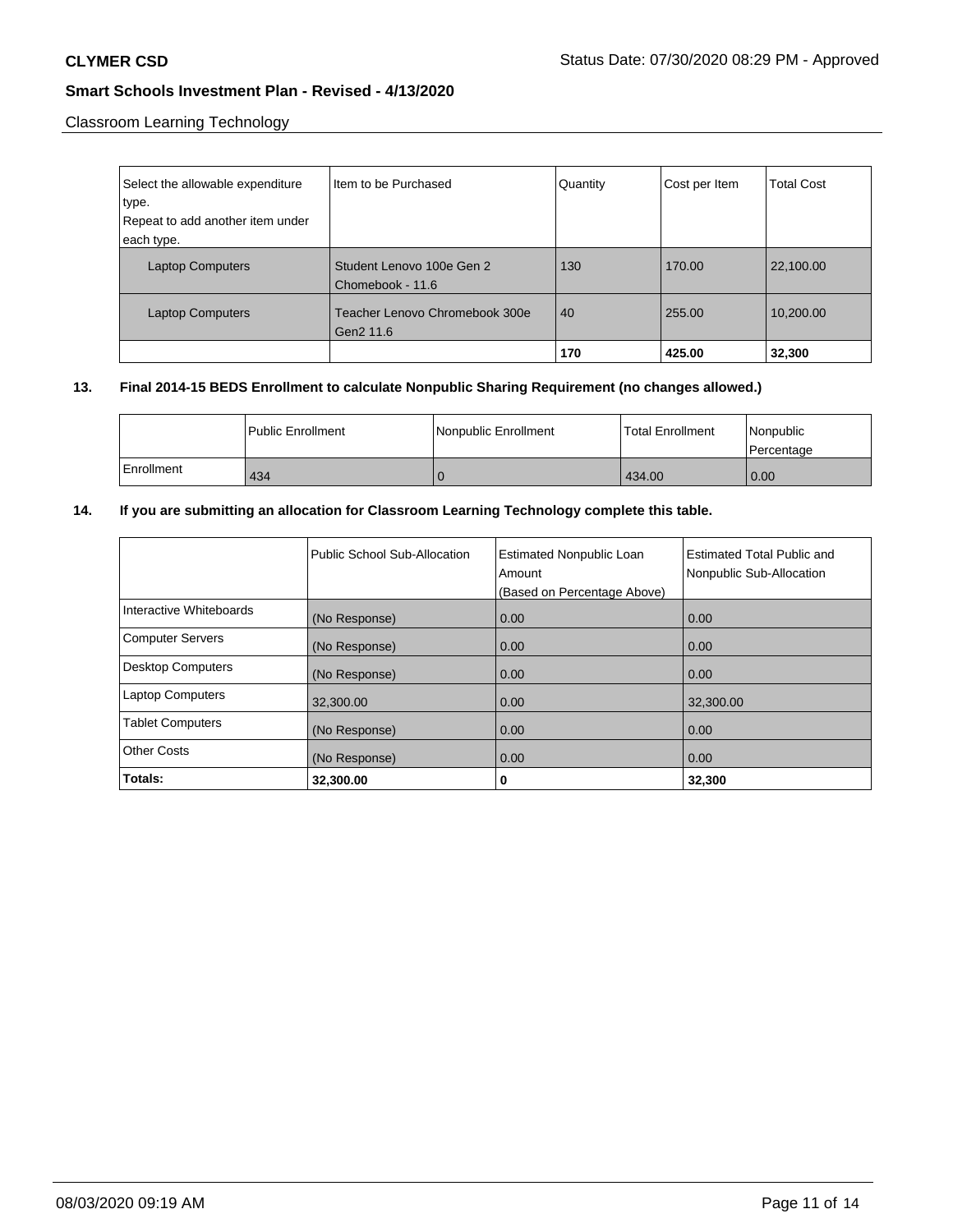### Pre-Kindergarten Classrooms

**1. Provide information regarding how and where the district is currently serving pre-kindergarten students and justify the need for additional space with enrollment projections over 3 years.**

(No Response)

- **2. Describe the district's plan to construct, enhance or modernize education facilities to accommodate prekindergarten programs. Such plans must include:**
	- **Specific descriptions of what the district intends to do to each space;**
	- **An affirmation that new pre-kindergarten classrooms will contain a minimum of 900 square feet per classroom;**
	- **The number of classrooms involved;**
	- **The approximate construction costs per classroom; and**
	- **Confirmation that the space is district-owned or has a long-term lease that exceeds the probable useful life of the improvements.**

(No Response)

**3. Smart Schools Bond Act funds may only be used for capital construction costs. Describe the type and amount of additional funds that will be required to support ineligible ongoing costs (e.g. instruction, supplies) associated with any additional pre-kindergarten classrooms that the district plans to add.**

(No Response)

**4. All plans and specifications for the erection, repair, enlargement or remodeling of school buildings in any public school district in the State must be reviewed and approved by the Commissioner. Districts that plan capital projects using their Smart Schools Bond Act funds will undergo a Preliminary Review Process by the Office of Facilities Planning.**

**Please indicate on a separate row each project number given to you by the Office of Facilities Planning.**

| Project Number |  |
|----------------|--|
| (No Response)  |  |
|                |  |

**5. Please detail the type, quantity, per unit cost and total cost of the eligible items under each sub-category.**

| Select the allowable expenditure | Item to be purchased | Quantity      | Cost per Item | <b>Total Cost</b> |
|----------------------------------|----------------------|---------------|---------------|-------------------|
| type.                            |                      |               |               |                   |
| Repeat to add another item under |                      |               |               |                   |
| each type.                       |                      |               |               |                   |
| (No Response)                    | (No Response)        | (No Response) | (No Response) | 0.00              |
|                                  |                      | υ             | 0.00          |                   |

**6. If you have made an allocation for Pre-Kindergarten Classrooms, complete this table. Note that the calculated Total at the bottom of the table must equal the Total allocation for this category that you entered in the SSIP Overview overall budget.**

|                                          | Sub-Allocation |
|------------------------------------------|----------------|
| Construct Pre-K Classrooms               | (No Response)  |
| Enhance/Modernize Educational Facilities | (No Response)  |
| <b>Other Costs</b>                       | (No Response)  |
| Totals:                                  | 0.00           |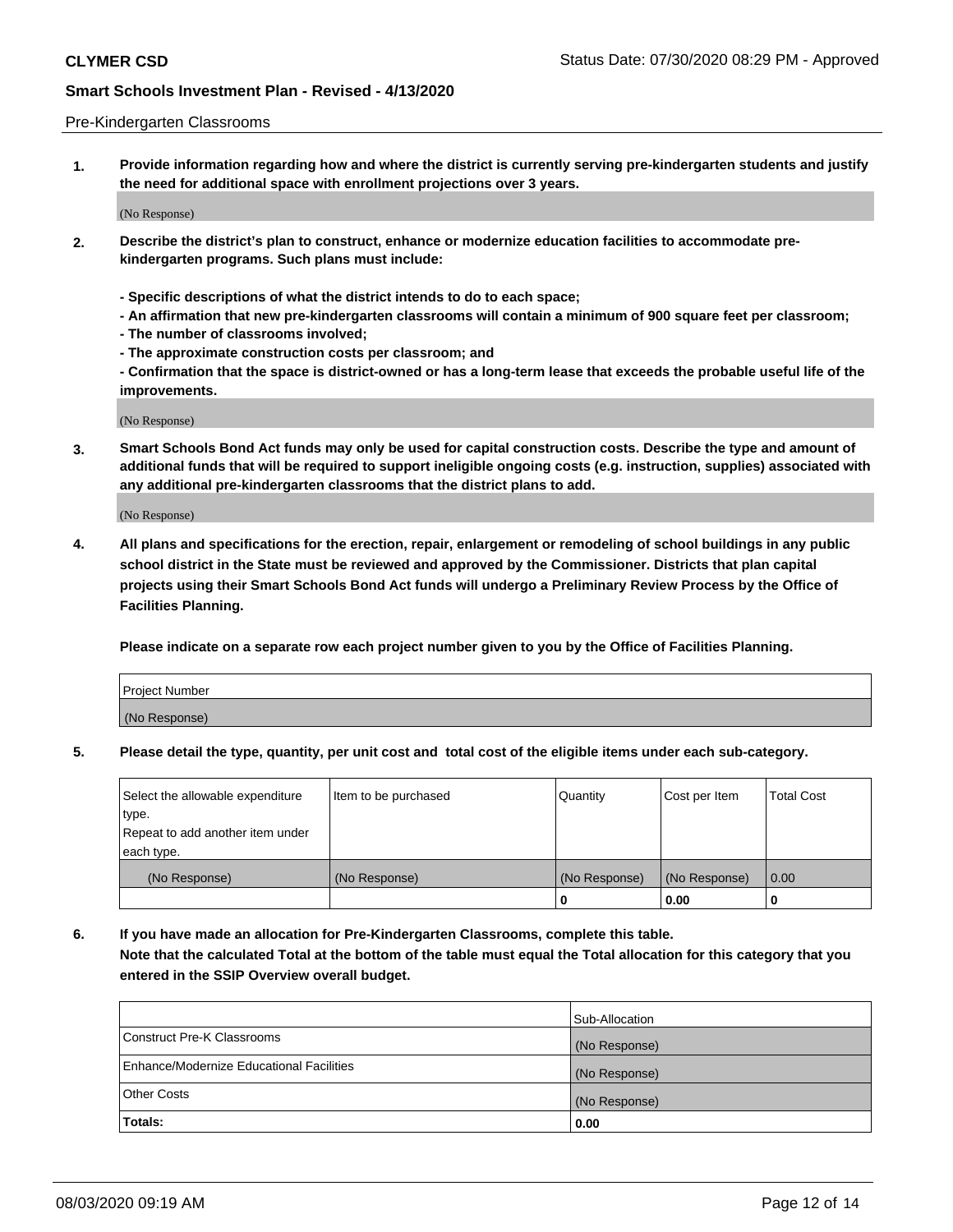Replace Transportable Classrooms

**1. Describe the district's plan to construct, enhance or modernize education facilities to provide high-quality instructional space by replacing transportable classrooms.**

(No Response)

**2. All plans and specifications for the erection, repair, enlargement or remodeling of school buildings in any public school district in the State must be reviewed and approved by the Commissioner. Districts that plan capital projects using their Smart Schools Bond Act funds will undergo a Preliminary Review Process by the Office of Facilities Planning.**

**Please indicate on a separate row each project number given to you by the Office of Facilities Planning.**

| Project Number |  |
|----------------|--|
|                |  |
|                |  |
|                |  |
|                |  |
| (No Response)  |  |
|                |  |
|                |  |
|                |  |

**3. For large projects that seek to blend Smart Schools Bond Act dollars with other funds, please note that Smart Schools Bond Act funds can be allocated on a pro rata basis depending on the number of new classrooms built that directly replace transportable classroom units.**

**If a district seeks to blend Smart Schools Bond Act dollars with other funds describe below what other funds are being used and what portion of the money will be Smart Schools Bond Act funds.**

(No Response)

**4. Please detail the type, quantity, per unit cost and total cost of the eligible items under each sub-category.**

| Select the allowable expenditure           | Item to be purchased | Quantity      | Cost per Item | <b>Total Cost</b> |
|--------------------------------------------|----------------------|---------------|---------------|-------------------|
| ∣type.<br>Repeat to add another item under |                      |               |               |                   |
| each type.                                 |                      |               |               |                   |
| (No Response)                              | (No Response)        | (No Response) | (No Response) | 0.00              |
|                                            |                      | 0             | 0.00          |                   |

**5. If you have made an allocation for Replace Transportable Classrooms, complete this table. Note that the calculated Total at the bottom of the table must equal the Total allocation for this category that you entered in the SSIP Overview overall budget.**

|                                                | Sub-Allocation |
|------------------------------------------------|----------------|
| Construct New Instructional Space              | (No Response)  |
| Enhance/Modernize Existing Instructional Space | (No Response)  |
| Other Costs                                    | (No Response)  |
| Totals:                                        | 0.00           |